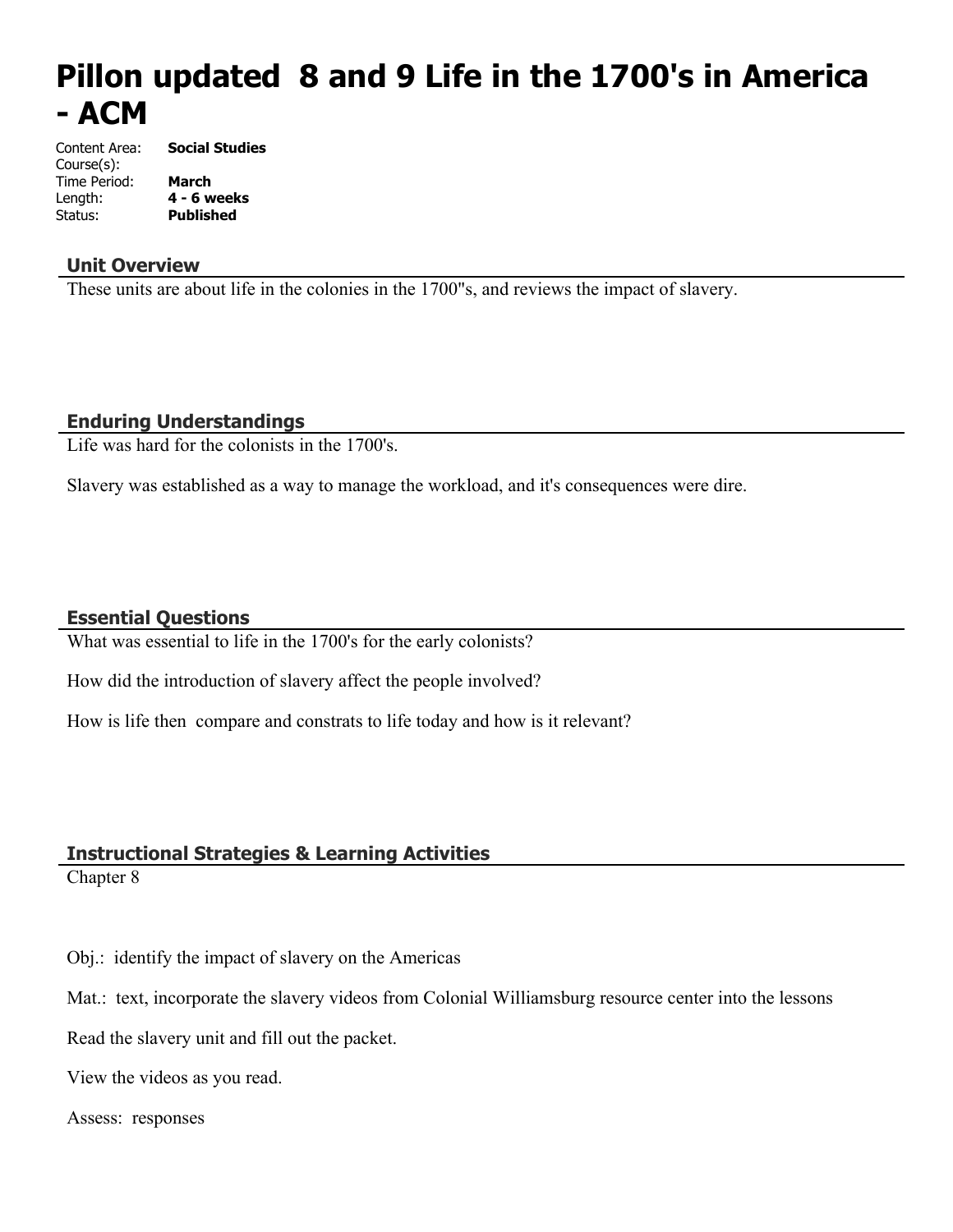## Chapter 9

Obj.: illustrate the key parts of life for southern colonists in the 1700's

Mat.: poster board

Go through colonial information and design a poster depicting life in Colonial Williamsburg

Assess: posters

# **Integration of Career Readiness, Life Literacies and Key Skills**

Students meet these standards through collaboration, designing, and presenting with one another.

| <b>TECH.9.4.2.GCA</b> | <b>Global and Cultural Awareness</b>                                                                                                                                                           |
|-----------------------|------------------------------------------------------------------------------------------------------------------------------------------------------------------------------------------------|
|                       | Individuals from different cultures may have different points of view and experiences.                                                                                                         |
| <b>TECH.9.4.2.CT</b>  | Critical Thinking and Problem-solving                                                                                                                                                          |
| TECH.9.4.2.GCA.1      | Articulate the role of culture in everyday life by describing one's own culture and<br>comparing it to the cultures of other individuals (e.g., 1.5.2.C2a, 7.1.NL.IPERS.5,<br>7.1.NL.IPERS.6). |
| TECH.9.4.2.DC.2       | Explain the importance of respecting digital content of others.                                                                                                                                |
| TECH.9.4.2.DC.3       | Explain how to be safe online and follow safe practices when using the internet (e.g.,<br>8.1.2.NI.3, 8.1.2.NI.4).                                                                             |
| TECH.9.4.2.DC.1       | Explain differences between ownership and sharing of information.                                                                                                                              |
| WRK.9.2.5.CAP.1       | Evaluate personal likes and dislikes and identify careers that might be suited to personal<br>likes.                                                                                           |
| TECH.9.4.2.CT.3       | Use a variety of types of thinking to solve problems (e.g., inductive, deductive).                                                                                                             |
| WRK.9.2.5.CAP.2       | Identify how you might like to earn an income.                                                                                                                                                 |
|                       | An individual's passions, aptitude and skills can affect his/her employment and earning<br>potential.                                                                                          |
| WRK.9.2.5.CAP.3       | Identify qualifications needed to pursue traditional and non-traditional careers and<br>occupations.                                                                                           |

## **Technology and Design Integration**

Students design posters on Google draw to depict learning. Students also view videos on slavery

| CS.3-5.8.1.5.DA.1 | Collect, organize, and display data in order to highlight relationships or support a claim.                      |
|-------------------|------------------------------------------------------------------------------------------------------------------|
| CS.3-5.8.1.5.DA.3 | Organize and present collected data visually to communicate insights gained from<br>different views of the data. |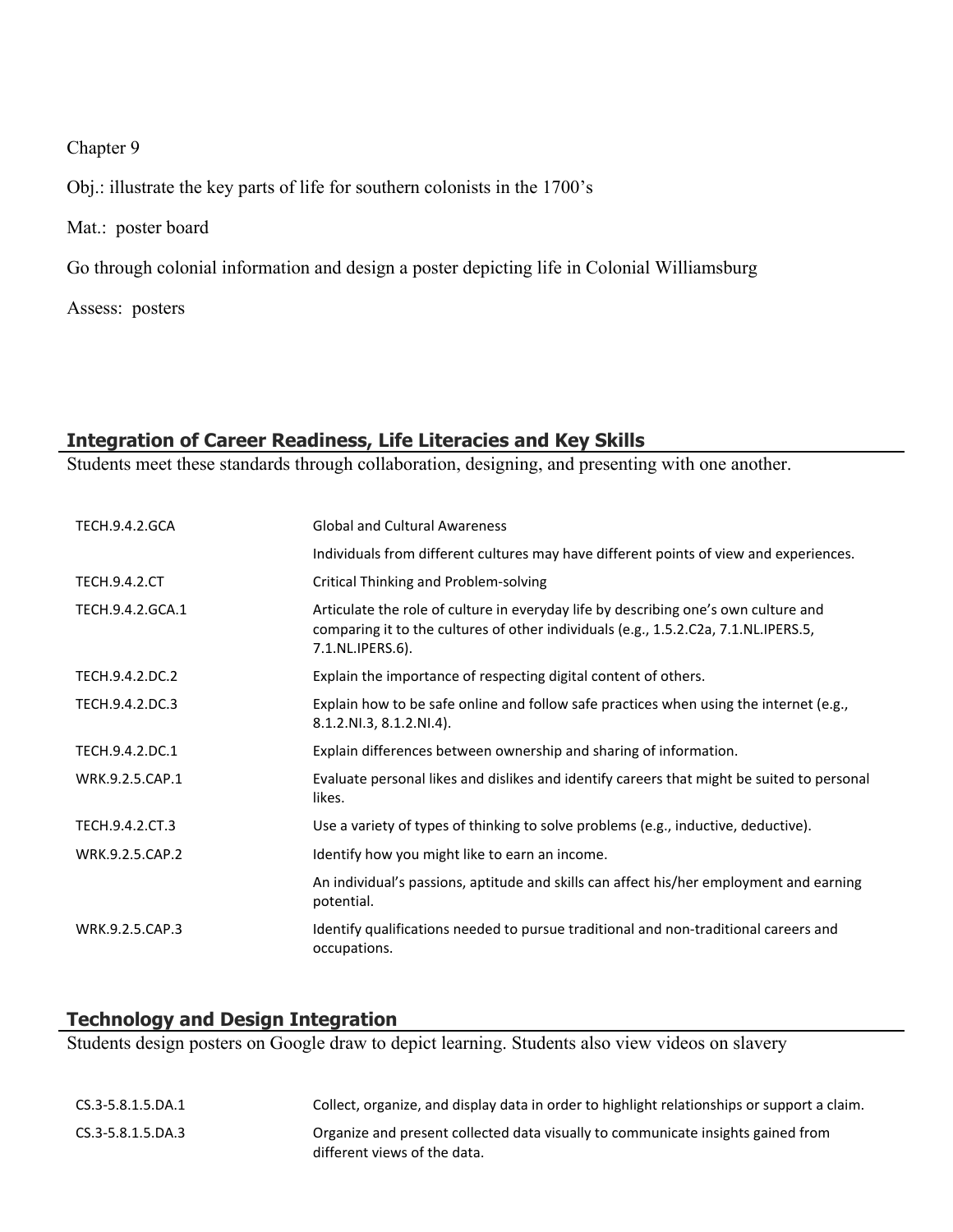## **Interdisciplinary Connections**

Students use language arts and technology skills.

| LA.5.CCSS.ELA-Literacy.CCRA.R.1 | Read closely to determine what the text says explicitly and to make logical inferences from<br>it; cite specific textual evidence when writing or speaking to support conclusions drawn<br>from the text.                                                                                |
|---------------------------------|------------------------------------------------------------------------------------------------------------------------------------------------------------------------------------------------------------------------------------------------------------------------------------------|
| LA.5.CCSS.ELA-Literacy.CCRA.W.1 | Write arguments to support claims in an analysis of substantive topics or texts, using valid<br>reasoning and relevant and sufficient evidence.                                                                                                                                          |
| LA.5.CCSS.ELA-Literacy.CCRA.SL1 | Prepare for and participate effectively in a range of conversations and collaborations with<br>diverse partners, building on others' ideas and expressing their own clearly and<br>persuasively.                                                                                         |
| LA.5.CCSS.ELA-Literacy.CCRA.L.1 | Demonstrate command of the conventions of standard English grammar and usage when<br>writing or speaking.                                                                                                                                                                                |
| CCSS.ELA-Literacy.RL.5.1        | Quote accurately from a text when explaining what the text says explicitly and when<br>drawing inferences from the text.                                                                                                                                                                 |
| CCSS.ELA-Literacy.W.5.1.a       | Introduce a topic or text clearly, state an opinion, and create an organizational structure in<br>which ideas are logically grouped to support the writer's purpose.                                                                                                                     |
| CCSS.ELA-Literacy.W.5.2.d       | Use precise language and domain-specific vocabulary to inform about or explain the topic.                                                                                                                                                                                                |
| CCSS.ELA-Literacy.W.5.6         | With some guidance and support from adults, use technology, including the Internet, to<br>produce and publish writing as well as to interact and collaborate with others;<br>demonstrate sufficient command of keyboarding skills to type a minimum of two pages in<br>a single sitting. |
| CCSS.ELA-Literacy.SL.5.4        | Report on a topic or text or present an opinion, sequencing ideas logically and using<br>appropriate facts and relevant, descriptive details to support main ideas or themes; speak<br>clearly at an understandable pace.                                                                |
| CCSS.ELA-Literacy.SL.5.5        | Include multimedia components (e.g., graphics, sound) and visual displays in presentations<br>when appropriate to enhance the development of main ideas or themes.                                                                                                                       |
| VPA.1.3.5.D.CS1                 | The elements of art and principles of design can be applied in an infinite number of ways<br>to express personal responses to creative problems.                                                                                                                                         |
| VPA.1.3.5.D.1                   | Work individually and collaboratively to create two- and three-dimensional works of art<br>that make cohesive visual statements and that employ the elements of art and principles<br>of design.                                                                                         |

## **Differentiation**

- Understand that gifted students, just like all students, come to school to learn and be challenged.
- Pre-assess your students. Find out their areas of strength as well as those areas you may need to address before students move on.
- Consider grouping gifted students together for at least part of the school day.
- Plan for differentiation. Consider pre-assessments, extension activities, and compacting the curriculum.
- Use phrases like "You've shown you don't need more practice" or "You need more practice" instead of words like "qualify" or "eligible" when referring to extension work.
- Encourage high-ability students to take on challenges. Because they're often used to getting good grades, gifted students may be risk averse.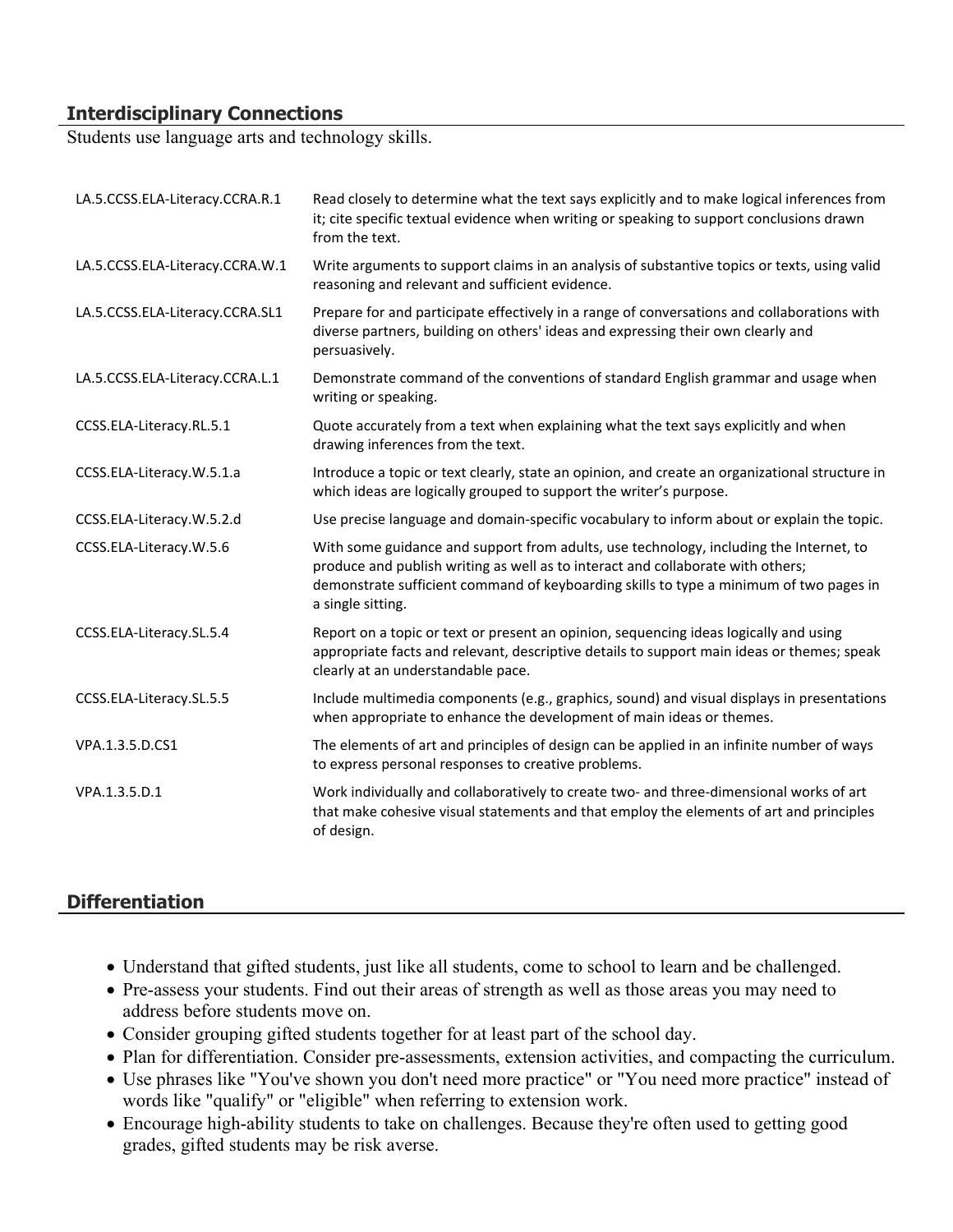#### **Definitions of Differentiation Components**:

- o Content the specific information that is to be taught in the lesson/unit/course of instruction.
- o Process how the student will acquire the content information.
- o Product how the student will demonstrate understanding of the content.
- o Learning Environment the environment where learning is taking place including physical location and/or student grouping

#### **Differentiation occurring in this unit:**

Grouping

Project choice

Additional support

## **Modifications & Accommodations**

Refer to QSAC EXCEL SMALL SPED ACCOMMOCATIONS spreadsheet in this discipline.

## **Modifications and Accommodations used in this unit:**

IEP accommocations

See differentation above

## **Benchmark Assessments**

 **Benchmark Assessments** are given periodically (e.g., at the end of every quarter or as frequently as once per month) throughout a school year to establish baseline achievement data and measure progress toward a standard or set of academic standards and goals.

## **Schoolwide Benchmark assessments:**

Aimsweb benchmarks 3X a year

Linkit Benchmarks 3X a year

## **Additional Benchmarks used in this unit:**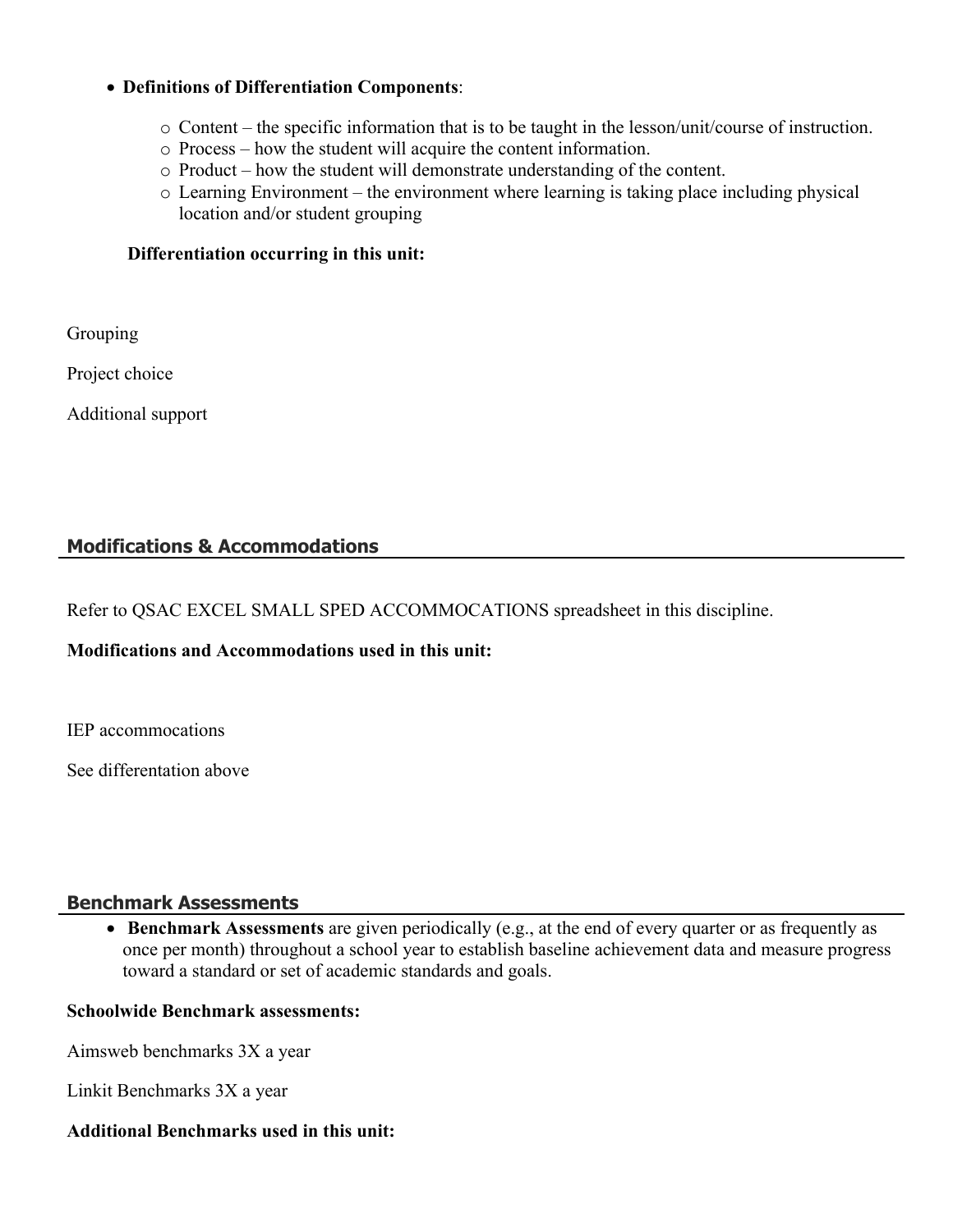## **Formative Assessments**

Assessment allows both instructor and student to monitor progress towards achieving learning objectives, and can be approached in a variety of ways. **Formative assessment** refers to tools that identify misconceptions, struggles, and learning gaps along the way and assess how to close those gaps. It includes effective tools for helping to shape learning, and can even bolster students' abilities to take ownership of their learning when they understand that the goal is to improve learning, not apply final marks (Trumbull and Lash, 2013). It can include students assessing themselves, peers, or even the instructor, through writing, quizzes, conversation, and more. In short, formative assessment occurs throughout a class or course, and seeks to improve student achievement of learning objectives through approaches that can support specific student needs (Theal and Franklin, 2010, p. 151).

## **Formative Assessments used in this unit:**

Discussion

See lesson plans above.

## **Summative Assessments**

**Summative assessments** evaluate student learning, knowledge, proficiency, or success at the conclusion of an instructional period, like a unit, course, or program. Summative assessments are almost always formally graded and often heavily weighted (though they do not need to be). Summative assessment can be used to great effect in conjunction and alignment with formative assessment, and instructors can consider a variety of ways to combine these approaches.

## **Summative assessments for this unit:**

Final poster project

# **Instructional Materials**

Social Studies textbook

poster supplies